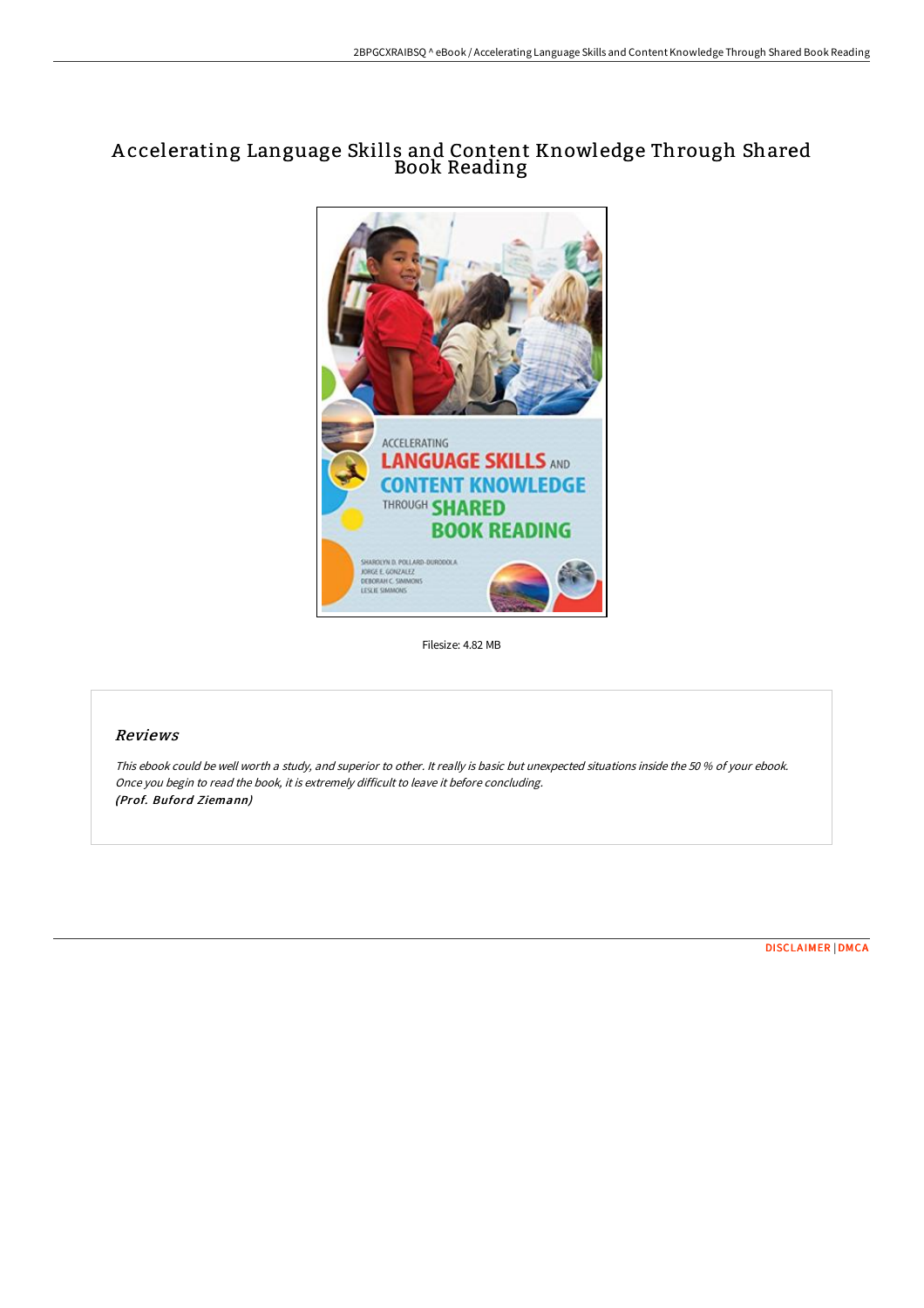## ACCELERATING LANGUAGE SKILLS AND CONTENT KNOWLEDGE THROUGH SHARED BOOK READING



Brookes Publishing Co, United States, 2015. Paperback. Book Condition: New. 251 x 175 mm. Language: English . Brand New Book. Students in early childhood settings don t always get the benefits of shared book reading - a strategy proven to boost language skills and content knowledge. Prepare the next generation of teachers to make the most of shared reading with this accessible textbook, a complete guide to building vocabulary-rich science and social studies lessons and discussions around storybooks and informational texts. Field-tested with children in high-poverty school settings, this instructional approach is valuable for any young learners at risk for comprehension difficulties. This concise book presents the authors proven, empirically based Project WORLD (Words of Oral Reading and Language Development) framework for integrating shared book reading into the classroom. Offering both big-picture curriculum design principles and specific instructional strategies, this text gives teachers the know-how they need to accelerate language skills, vocabulary development, and high-priority science and social studies content knowledge for all young children. Ideal for preservice teacher education courses and in-service professional development! This accessible textbook prepares early childhood educators to teach vocabulary-rich science and social studies lessons through shared book reading. Presents a complete framework for boosting language skills and content knowledge. GET TEACHERS READY TO: Use the most effective shared book reading and vocabulary practices Teach new vocabulary while introducing key science and social studies concepts Align vocabulary instruction with content standards and objectives Stimulate and expand children s oral language abilities via interactive book discussions Implement a framework tested in collaboration with Head Start and preschool teachers Choose their own books and vocabulary words to teach Design lesson plans that get results Build a strong foundation for children s future success in science and social studies Advance learning with proven teaching techniques, such as multiple...

A Read [Accelerating](http://techno-pub.tech/accelerating-language-skills-and-content-knowled.html) Language Skills and Content Knowledge Through Shared Book Reading Online A Download PDF [Accelerating](http://techno-pub.tech/accelerating-language-skills-and-content-knowled.html) Language Skills and Content Knowledge Through Shared Book Reading